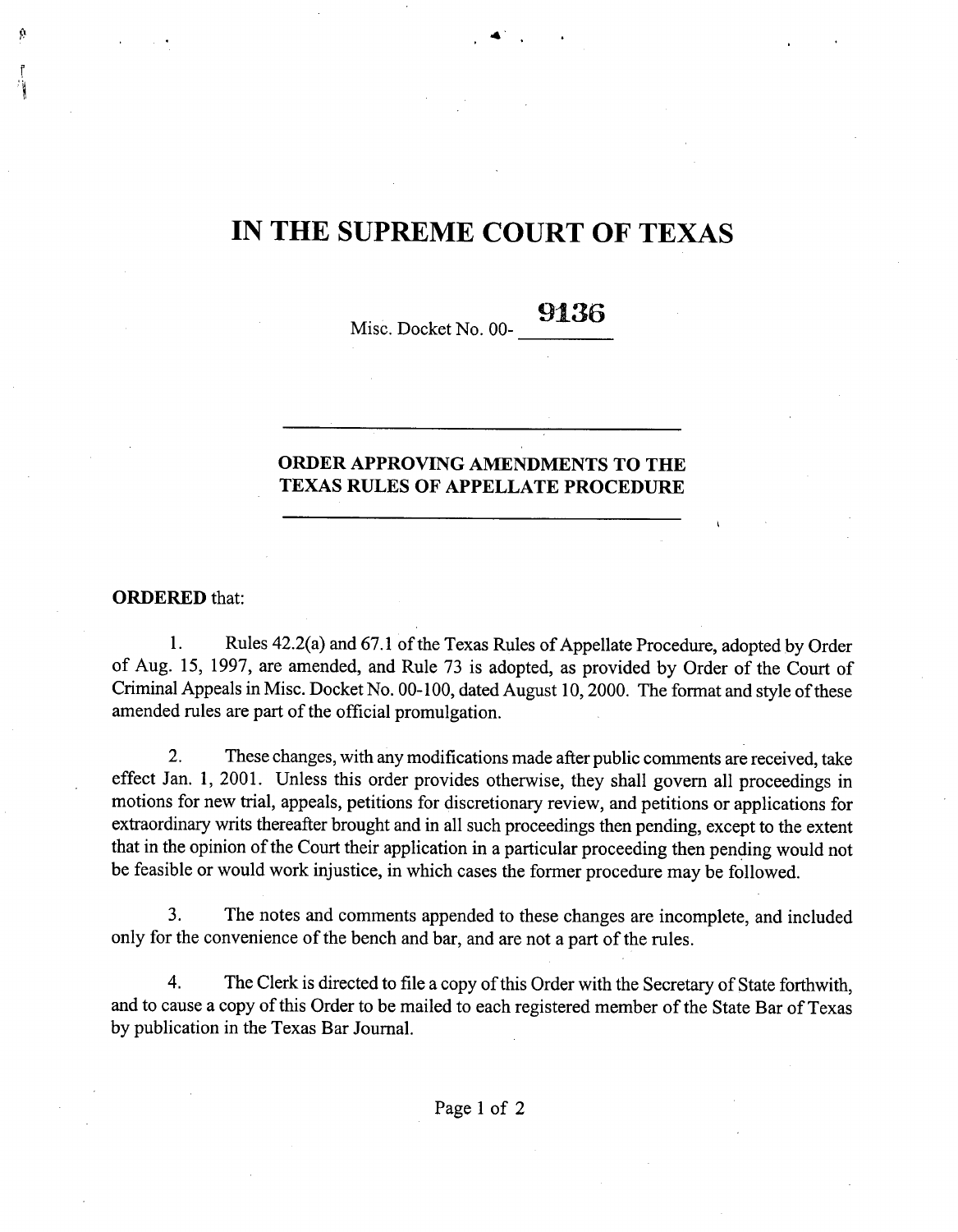# BY THE COURT, IN CHAMBERS, this  $12 \frac{14}{5}$  day of  $\frac{24}{5}$  conber , 2000.

Thomas R. Phillips, Chief Justice

Nathan L. Hecht, Justice

Craig T. Enoch,

Priscilla R. Owen, Justice

Prans

A. Baker, Justice James

Greg Abbott, Justige

Deborah G. Hankinson, Justice

**Harriet O'Neill, Justice** 

*I*

Alberto **R. Gonzales, Justic**

Misc. Docket No. 00- 9136

I

Page 2 of 2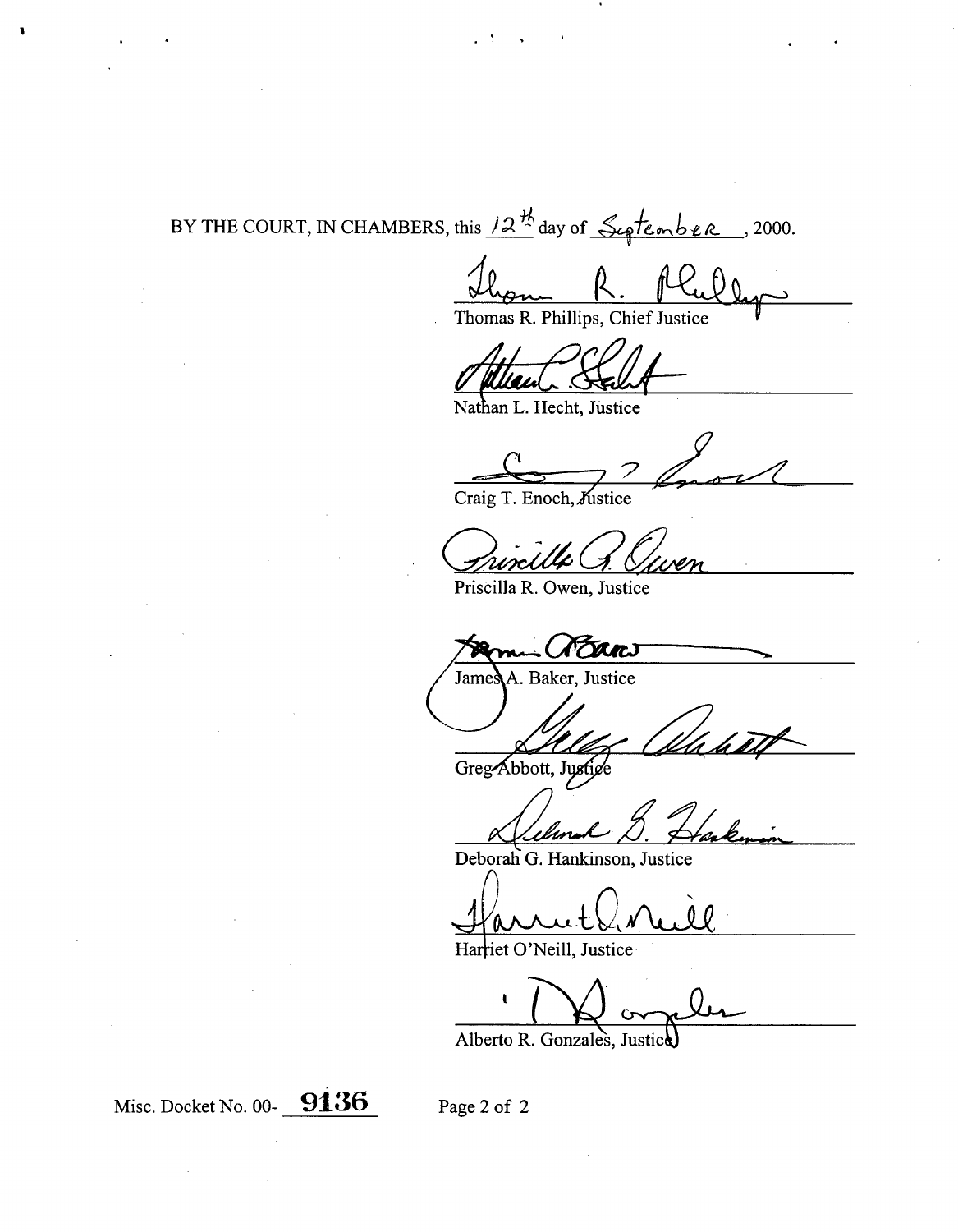

**THE SUPREME** COURT OF TEXAS

THEF JOSTICE<br>THOMAS R. PHILLIPS **POST OFFICE BOX 12248** AUSTIN, TEXAS 78711

TEL: (512) 463-1312

CLERK JOHN T. ADAMS

WILLIAM L. WILLIS

JIM HUTCHESON

CHIEF JUSTICE

JUSTICES EXECUTIVE ASS'T NATHAN L. HECHT CRAIG T. ENOCH PRISCILLA R. OWEN DEPUTY EXECUTIVE ASS'T NAMES A. BAKER ASS'T NAMES A SALE ASS'T DEPUTY EXECUTIVE ASS'T NAMES A SALE ASS'T THE SON GREG ABBOTT DEBORAH G. HANKINSON ADMINISTRATIVE ASS'T ALBERTO R. GONZALES

September 12, 2000

Ms. Kelley King, Editor The Texas Bar Journal 1414 Colorado Street Austin, Texas 78701

Dear Ms. King,

Please find enclosed, a copy of an order of the Supreme Court of Texas. Per this order, a copy is to be published as soon as possible in the Texas Bar Journal. You may contact the undersigned if there are any questions in this matter.

Sincerely,

#### SIGHED

**John T. Adams** Clerk

Encl.